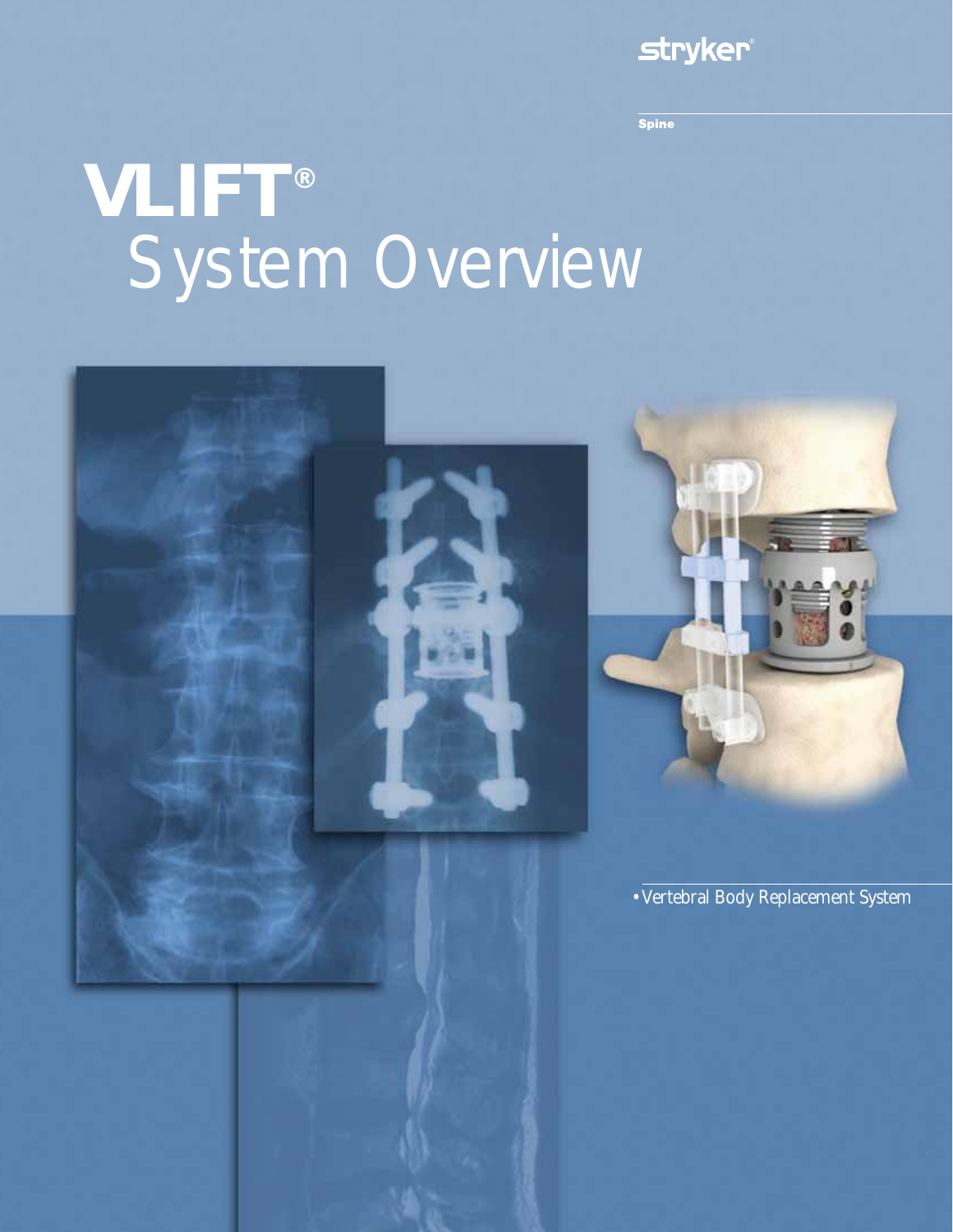## **System Description**

The VLIFT® Vertebral Body Replacement System consists of a Distractible *In Situ* (DIS) implant, which enables the surgeon to customize the height of the implant after implantation. Extensions (if needed) and modular end caps snap into each end of the implant for quick assembly. The end caps are available in 0° or with angulation to match either the lordosis or kyphosis of the spinal segment. The implants, extensions, and end caps are composed of titanium alloy.

#### **System Indications**

Stryker Spine's VLIFT® System is intended to replace a vertebral body or an entire vertebra. It is for use in the thoracolumbar spine (T1-L5) to replace a collapsed, damaged or unstable vertebral body or vertebra resected or excised during total and partial corpectomy and vertebrectomy procedures due to tumor or trauma (i.e., fracture). The VLIFT® System is intended to be used with supplemental internal fixation. The supplemental internal fixation systems that may be used with VLIFT<sup>®</sup> include, but are not limited to, Stryker Spine plate or rod systems (Xia® Spinal System, Spiral Radius 90D™ and Trio®). The use of bone graft with the VLIFT® System is optional.

**Note: Make sure that supplemental internal fixation is compatible with the VLIFT® System before used. Reference the VLIFT® Surgical Technique for complete details, including indications and warnings.**

**Case Study: Courtesy of Michael Wich, MD, Director of the Trauma Clinic, Umfallkrankenhaus Berlin, Berlin, Germany**

#### **VLIFT® Case Study**

Trauma patient presented with unstable fractures of the vertebral bodies of T8 and T9 with acute kyphosis of 20° and rupture of the dorsal ligamentous structures. Patient also had right sided pneumothorax and a fracture of the 7th rib on the right side and lung contusions bilaterally.



**Pre-op sagittal of CT-scan showing T8 and T9 Fractures**

#### **Treatment**

The patient underwent treatment of this injury in two stages. On post-injury day 1, the patient was taken to the OR for posterior fixation and fusion (T6-T12) and reduction of the kyphosis. After stabilizing the patient in intensive care for one week, anterior spinal surgery was performed on day 7 via an anterior approach. A right sided thoracotomy was performed resecting the 8th rib. Corpectomies of both vertebral bodies (T8 and T9) were performed using the resected bone as bone graft. After positioning the VLIFT® implant and expanding it into final position the autologous bone was placed around the implant. Use of the VLIFT® expandable implant was particularly helpful in achieving stable anterior device placement since intraoperative distraction between T7 and T10 was not possible because of the posterior fixation.



**Intraoperative x-ray with c-arm picture prior to full distraction of the VLIFT® implant (43 mm)**

**And after distraction of the VLIFT® implant (61 mm)**

Ten days after the traumatic injury, the patient was able to walk without brace and with crutches and full weight bearing on the left leg (due to a hip dislocation during the injury).

**Note: Patient results may vary.**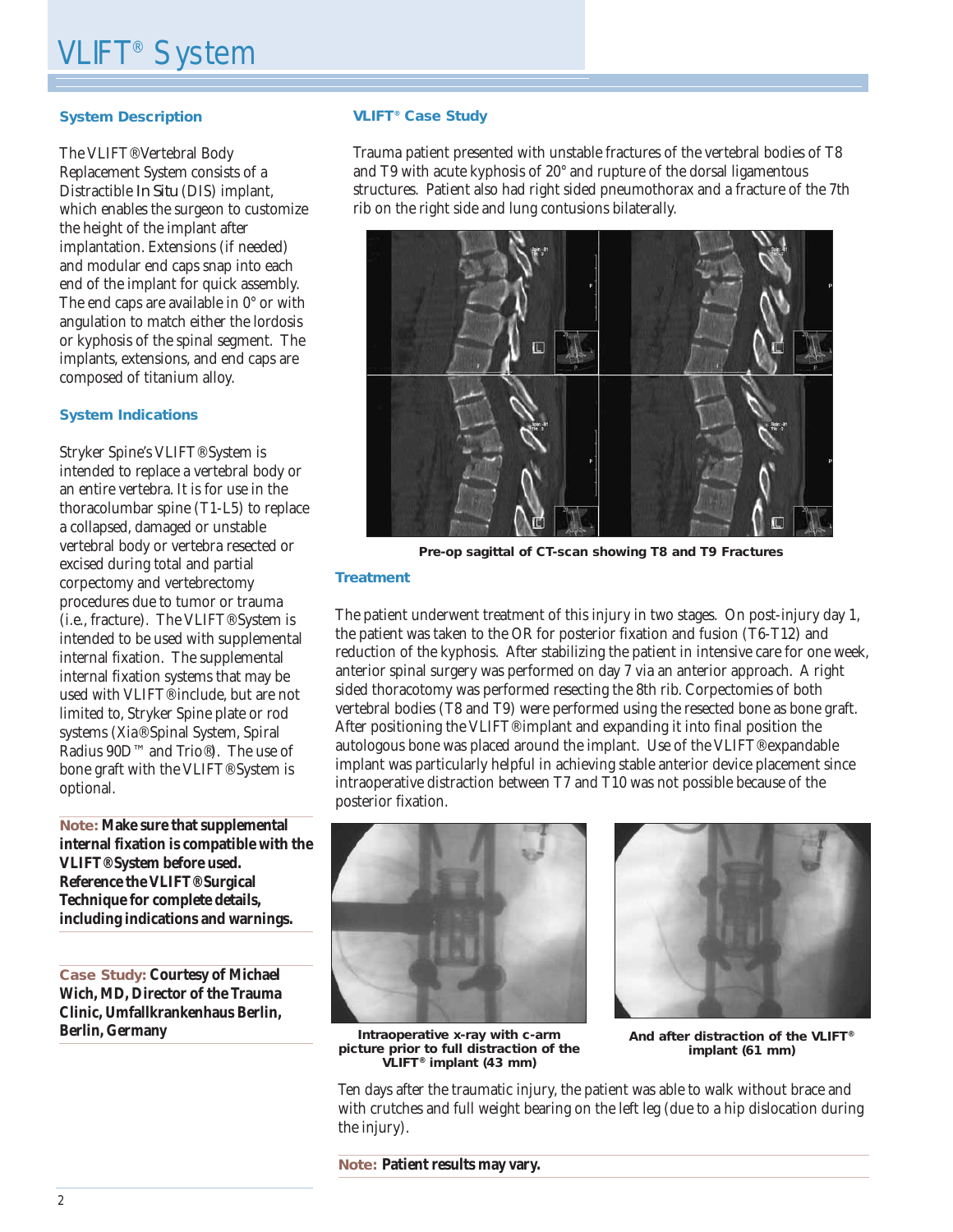# VLIFT® Features

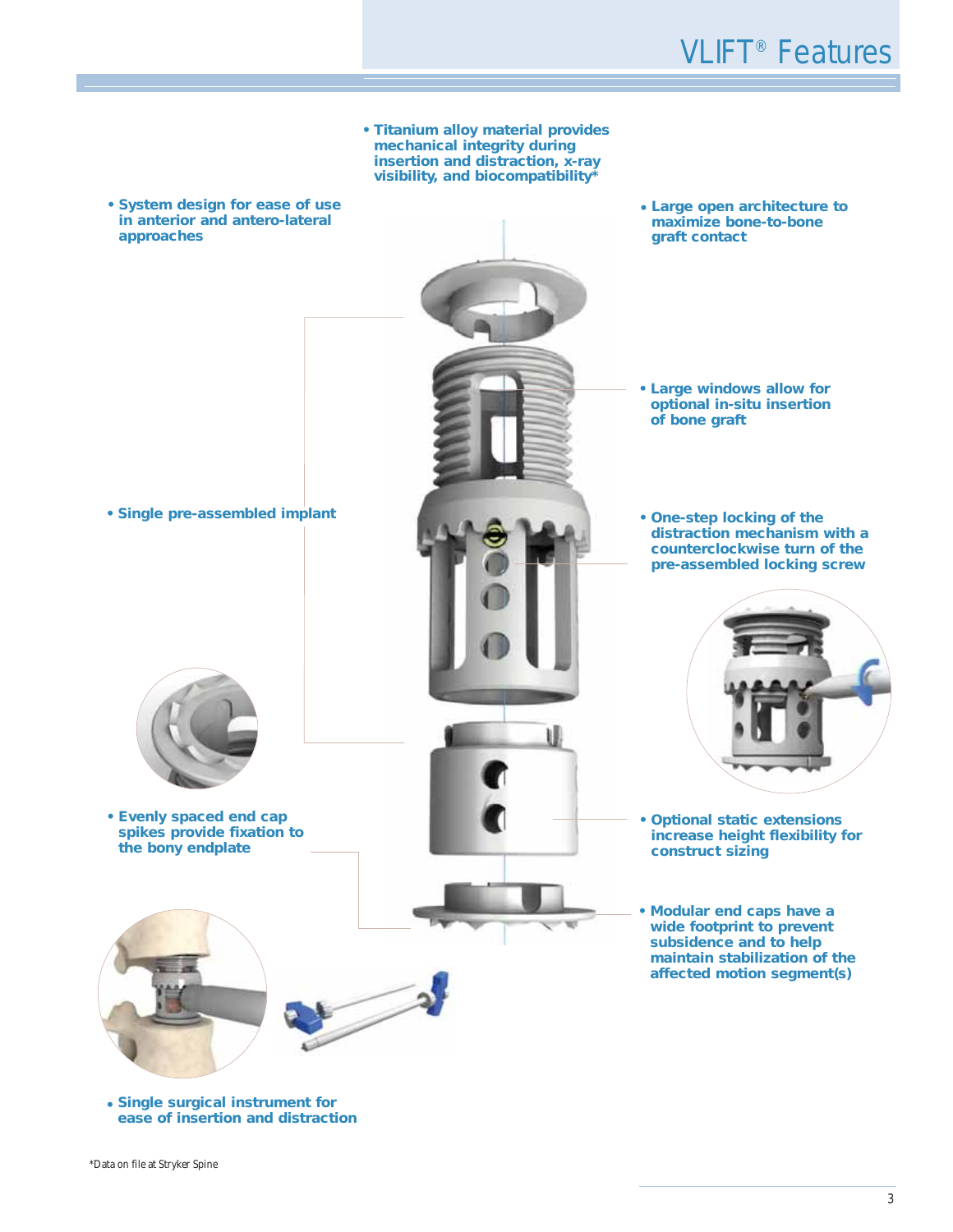# **Single, Pre-assembled Implants**

## **Ø18 mm Implant**



**20.5 mm height distracts to 27.5 mm**

## **Ø22 mm Implant**



**25 mm height distracts to 36.5 mm 32 mm height distracts to 50.5 mm 37 mm height distracts to 60.5 mm**





**25 mm height distracts to 36.5 mm 32 mm height distracts to 50.5 mm**





**Note: Implant heights above include the assembly of two 0° end caps. Each 0° end cap adds 1 mm of height. See page 6 for all possible end cap configurations.**

# **Locking Mechanism**

A pre-assembled locking screw locks the distraction mechanism and thus, the implant height in place. The locking screw only needs to be backed out two full turns with the screwdriver during the locking step.

# **VLIFT® Extensions**

Extensions press fit onto both ends of the VLIFT® implant to build a longer implant construct when necessary. A mallet may be used to assemble the extensions.

- **Ø18 mm & Ø22 mm Extensions** \*Each extension adds 15 mm of height
- **The locking screw is anodized gold for optimal visualization.**









## **For example:**

- Ø18 x 32 mm implant fully distracted + 1 extension  $+$  (2) 0° end caps = 65.5 mm
- Ø18 x 32 mm implant fully distracted + 2 extensions + (2)  $0^{\circ}$  end caps = 80.5 mm
- Ø22 x 37 mm implant fully distracted + 1 extension + (2)  $0^{\circ}$  end caps = 75.5 mm
- Ø22 x 37 mm implant fully distracted + 2 extensions + (2)  $0^{\circ}$  end caps = 90.5 mm
- 
-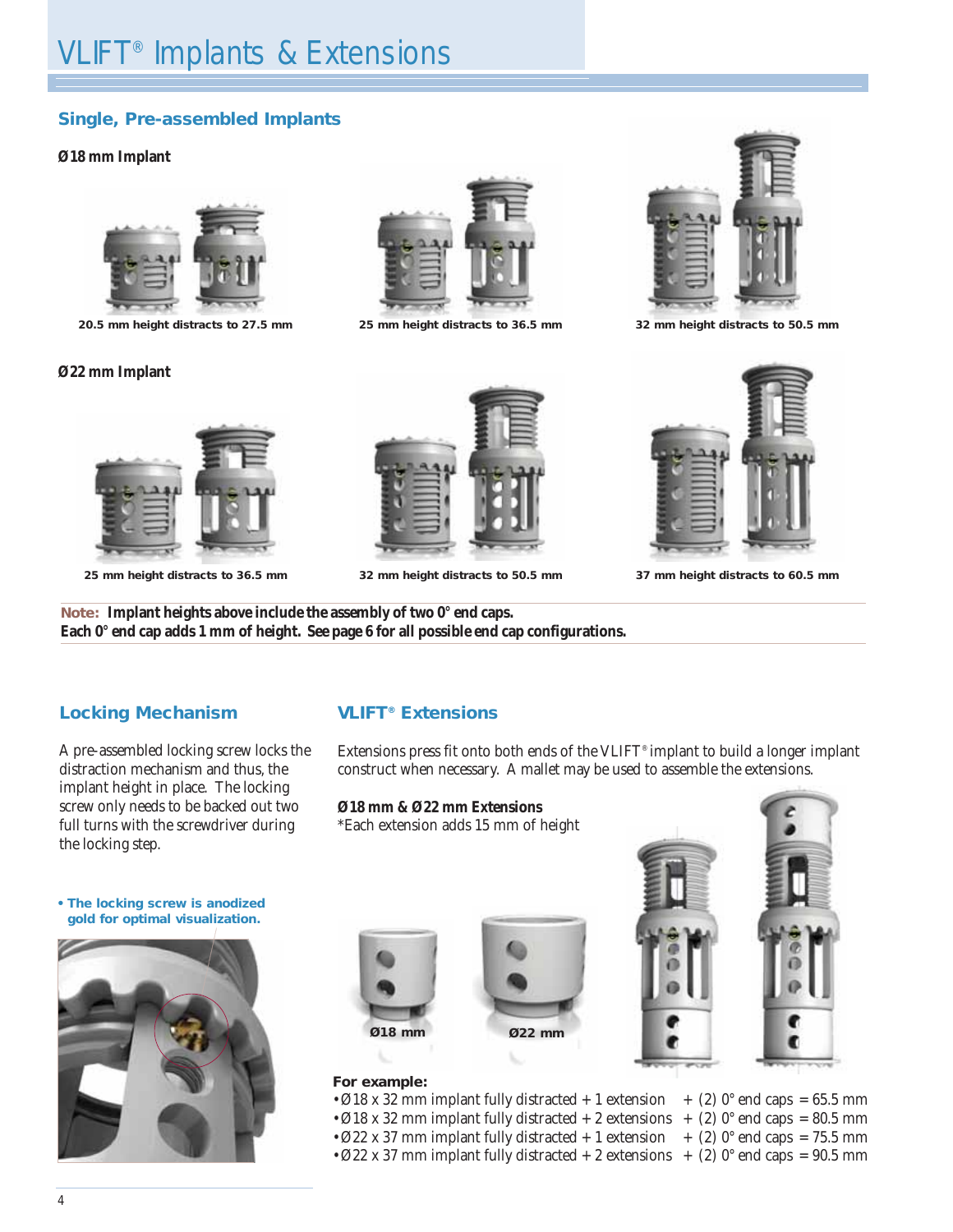# **End Caps**

**Ø18 mm and Ø22 mm end caps are available in three angles: 0°, 3°, and 8°**



**Note: The angled end cap options can be interchanged to enable the surgeon to build a 0°, 3°, 6°, 8°, 11°, or 16° implant construct.**

**Ø22 mm end caps are also available in 15° of angulation** to more readily restore lumbosacral sagittal alignment.



The 15° end caps enable the surgeon to build additional 15°, 18°, 23°, and 30° Ø22 mm implant constructs.





In the thoracic region, the end caps can be rotated 180° to reconstruct the thoracic kyphotic alignment. Example by using two 3° end caps:



**Note: It is important to ensure the angled end caps are assembled to the implant in a manner that accommodates the surgical approach.**

**Example: In an anterior approach, the angled portion of the end cap should be facing the gold locking screw and thus, the expander when assembled.**



**When using angled end caps, it is important to ensure their orientation is parallel.**





The end caps are assembled to the implant or an extension by impacting each to the ends of the implant. End cap impactors provide alignment and an impaction surface for a mallet. The end cap remover is used as an end cap assembly station.

## **The Ø18 mm end cap footprint = 22 mm The Ø22 mm end cap footprint = 26 mm**





**Ø18 mm implant Ø22 mm implant**

**Note: End cap diameter = distraction ring diameter.**



**Note: Each end cap adds additional height to the implant. 0° adds 1 mm 3° adds 2.5 mm 8° adds 4.5 mm 15° adds 8 mm\* \*15° only available for Ø22 mm implant**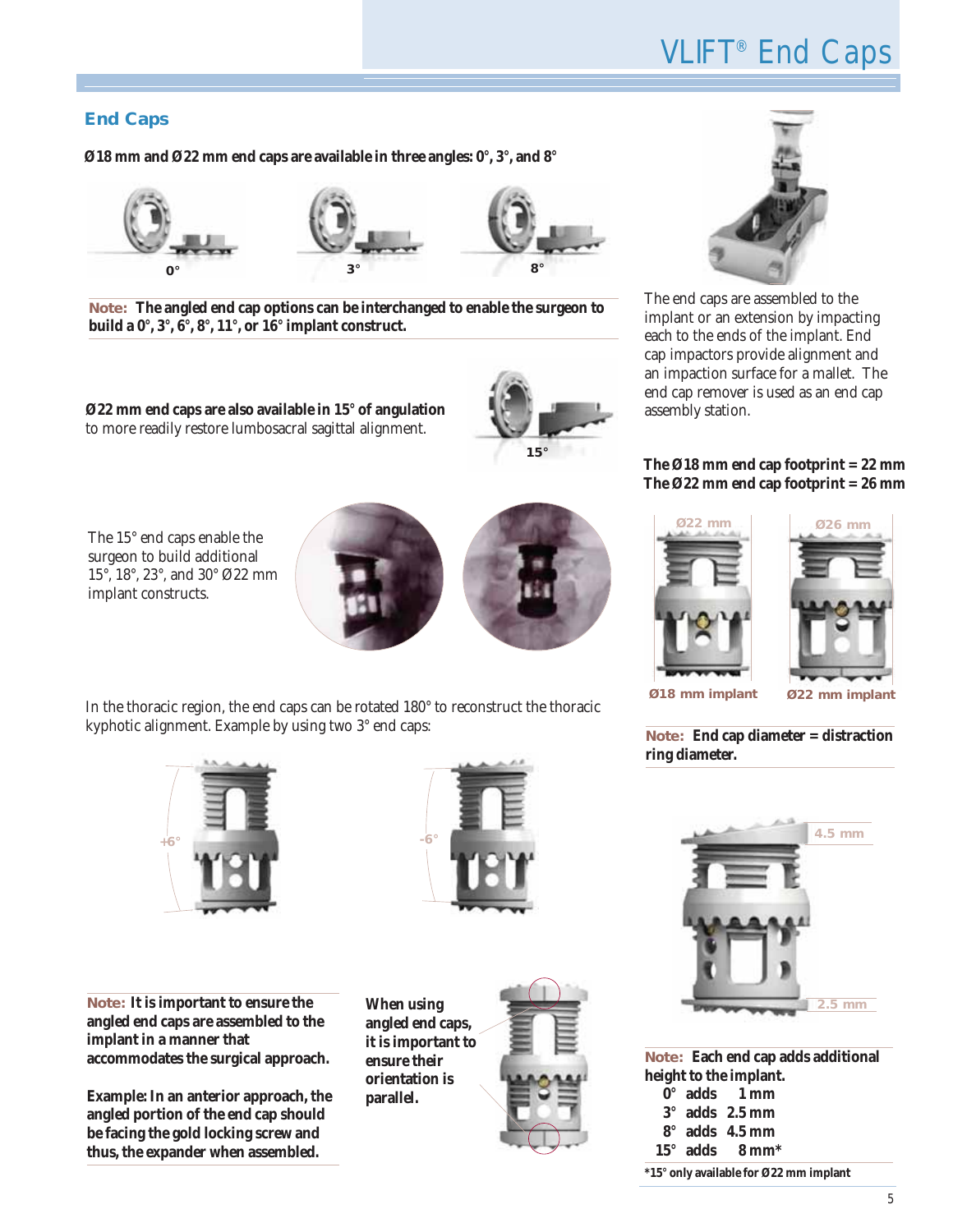# IFT<sup>®</sup> Instruments

## **Expander 48300200**



**Screwdriver 48300300**



## **Graft Impactor 33660460, Small Graft Impactor 33660450**

#### **End Cap Remover 48300450**





**End Cap Impactors 48300518 / 48300522**



**Container 48300001**

The VLIFT® expander is an all-in-one instrument designed to act as an inserter and an intra-operative distractor. The inside shaft threads into the implant while the outer, cannulated shaft is turned counterclockwise to distract the implant.

The VLIFT® implant contains a pre-assembled locking screw, which is locked with the screwdriver to secure the implant height after distraction. The screwdriver is placed into the head of the locking screw *in situ*, which is then turned (backed-out) two full turns counterclockwise to lock the distraction mechanism in place.

The screwdriver's low-profile shaft provides ease of insertion and visualization during the locking step. There are laser-marks every 120° on the screwdriver shaft to provide a reference for each revolution of the screwdriver.

**Note: Only back out the locking screw with the screwdriver two full turns.**

The VLIFT® graft impactors are available in two sizes and are provided to assist in packing the implant with bone graft. The tip of the shaft of each impactor has a knurled surface, which comes in contact with the bone graft.

After the implant is distracted and locked into its final position, any void in the implant resulting from distraction can be filled through the large windows in the periphery of the implant. The small graft impactor is similar to a tamp and can be used to pack additional bone graft *in situ*.

**Note: Standard O.R. instruments such as forceps or Penfields can also be used to pack bone graft.**

The end cap remover is a 3-in-1 instrument, which can be used to assemble end caps, pack bone graft, and remove end caps, when necessary.

The end cap remover contains two surfaces for end cap assembly:

- 1. surface to impact the Ø18 and Ø22 mm 0° and 3° end caps,
- 2. surface to impact the Ø18 and Ø22 mm 8° end caps, as well as the Ø22 mm 15° end caps.

One side of the end cap remover disassembles the Ø18 mm end caps. The opposite side of the end cap remover disassembles the Ø22 mm end caps.

**Note: When removing the angled end caps, insert the shortest end of the end cap into the end cap remover. Extensions can be removed by hand.**

End cap impactors are available for each implant diameter to provide a method for alignment and a surface for impaction.

The inferior portion of each end cap impactor has a cylinder with two side-by-side projections. The cylinder is placed into the opening of the end cap, which enables the projections to sit into the grooves of the end cap spikes. The projections can rotate in the groove to account for whatever end cap angulation is chosen prior to impaction with a mallet.

The end cap impactors also have two wide notches, which can be used as reference points when aligning angled end caps.

The VLIFT® System consists of only one container, which contains all the implants, end caps, extensions, and associated instruments.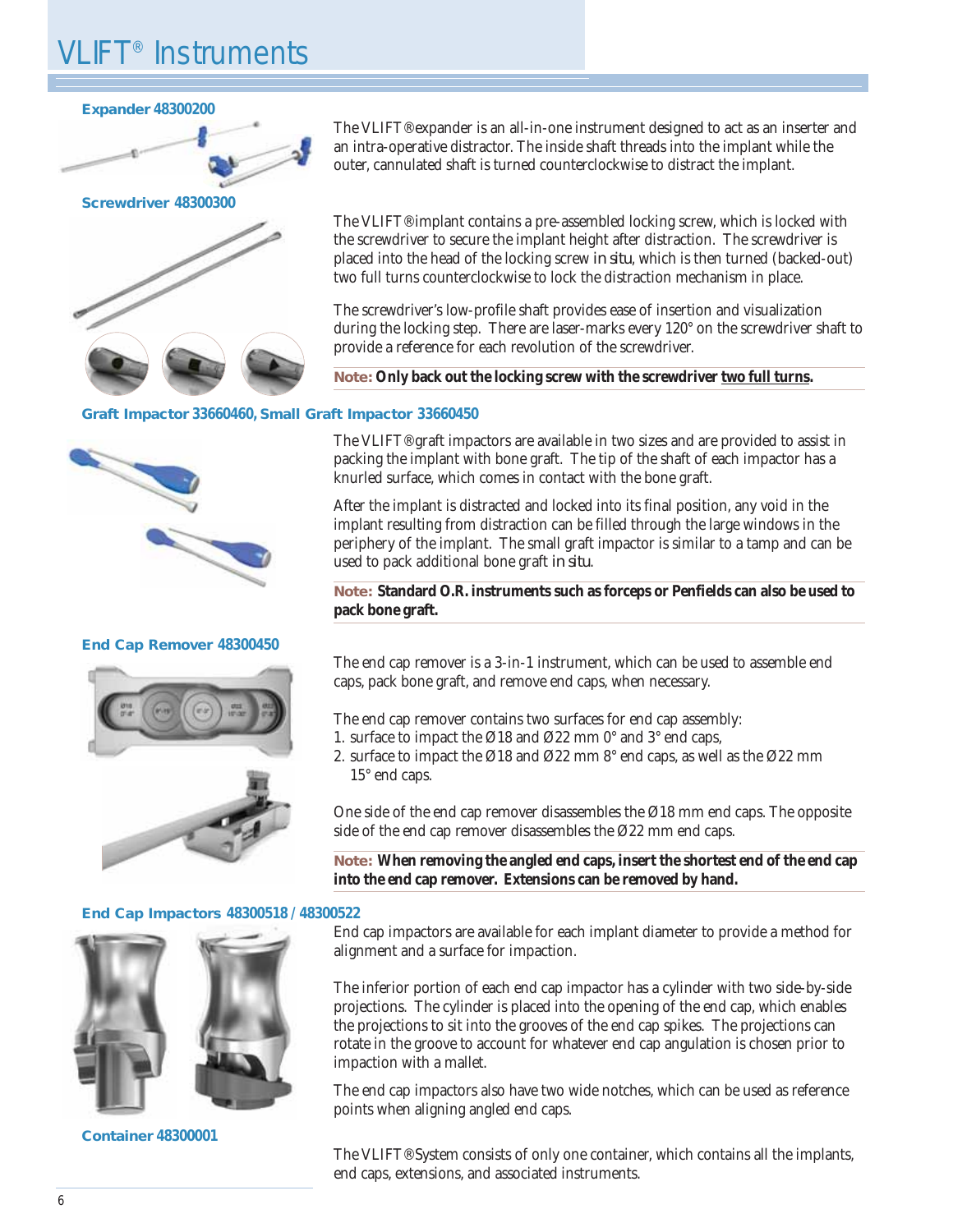# VLIFT® Standard Set and Ordering Information

# Implants

|  |               | <b>Implants</b><br><b>Part Number</b>   | <b>Description</b>     | #/Set            |
|--|---------------|-----------------------------------------|------------------------|------------------|
|  |               | 48291820                                | Ø18 mm x 20 mm Implant | 1                |
|  |               | 48291825                                | Ø18 mm x 25 mm Implant | $\boldsymbol{2}$ |
|  |               | 48291832                                | Ø18 mm x 32 mm Implant | $\boldsymbol{2}$ |
|  |               | 48292225                                | Ø22 mm x 25 mm Implant | $\overline{2}$   |
|  |               | 48292232                                | Ø22 mm x 32 mm Implant | $\boldsymbol{2}$ |
|  |               | 48292237                                | Ø22 mm x 37 mm Implant | $\overline{2}$   |
|  |               | <b>Extensions</b><br><b>Part Number</b> | <b>Description</b>     | #/Set            |
|  | $\frac{u}{2}$ | 48291800                                | $Ø18$ mm               | 1                |
|  |               | 48292200                                | Ø22 mm                 | $\mathbf{1}$     |
|  |               | <b>End Caps</b><br><b>Part Number</b>   | <b>Description</b>     | $\frac{H}{S}$ et |
|  |               | 48291180                                | Ø18 mm End Cap, 0°     | 3                |
|  |               | 48291183                                | Ø18 mm End Cap, 3°     | $\mathbf{3}$     |
|  |               | 48291188                                | Ø18 mm End Cap, 8°     | 3                |
|  |               | 48291220                                | Ø22 mm End Cap, 0°     | 3                |
|  |               | 48291223                                | Ø22 mm End Cap, 3°     | 3                |
|  |               | 48291228                                | Ø22 mm End Cap, 8°     | 3                |
|  |               | 48292215                                | Ø22 mm End Cap, 15°    | $\overline{2}$   |
|  |               | 48290220                                | Ø22 mm End Cap, 20°    | $0^*$            |
|  |               | 48290225                                | Ø22 mm End Cap, 25°    | $0^*$            |
|  |               | 48290230                                | Ø22 mm End Cap, 30°    | $0^*$            |

# **Instruments**

|  | <b>Part Number</b> | <b>Description</b>            | $\#$ /Set |
|--|--------------------|-------------------------------|-----------|
|  | 48300200           | Expander                      | 1         |
|  | 48300210           | <b>Auxiliary Inside Shaft</b> | $0^*$     |
|  | 48300300           | Screwdriver                   | 1         |
|  | 33660450           | <b>Small Graft Impactor</b>   |           |
|  | 33660460           | <b>Graft Impactor</b>         | 1         |
|  | 48300450           | <b>End Cap Remover</b>        | 1         |
|  | 48300518           | Ø18 mm End Cap Impactor       | 1         |
|  | 48300522           | Ø22 mm End Cap Impactor       | 1         |
|  | 48300001           | Container                     |           |
|  |                    |                               |           |

**\*Special order item, not part of standard set**